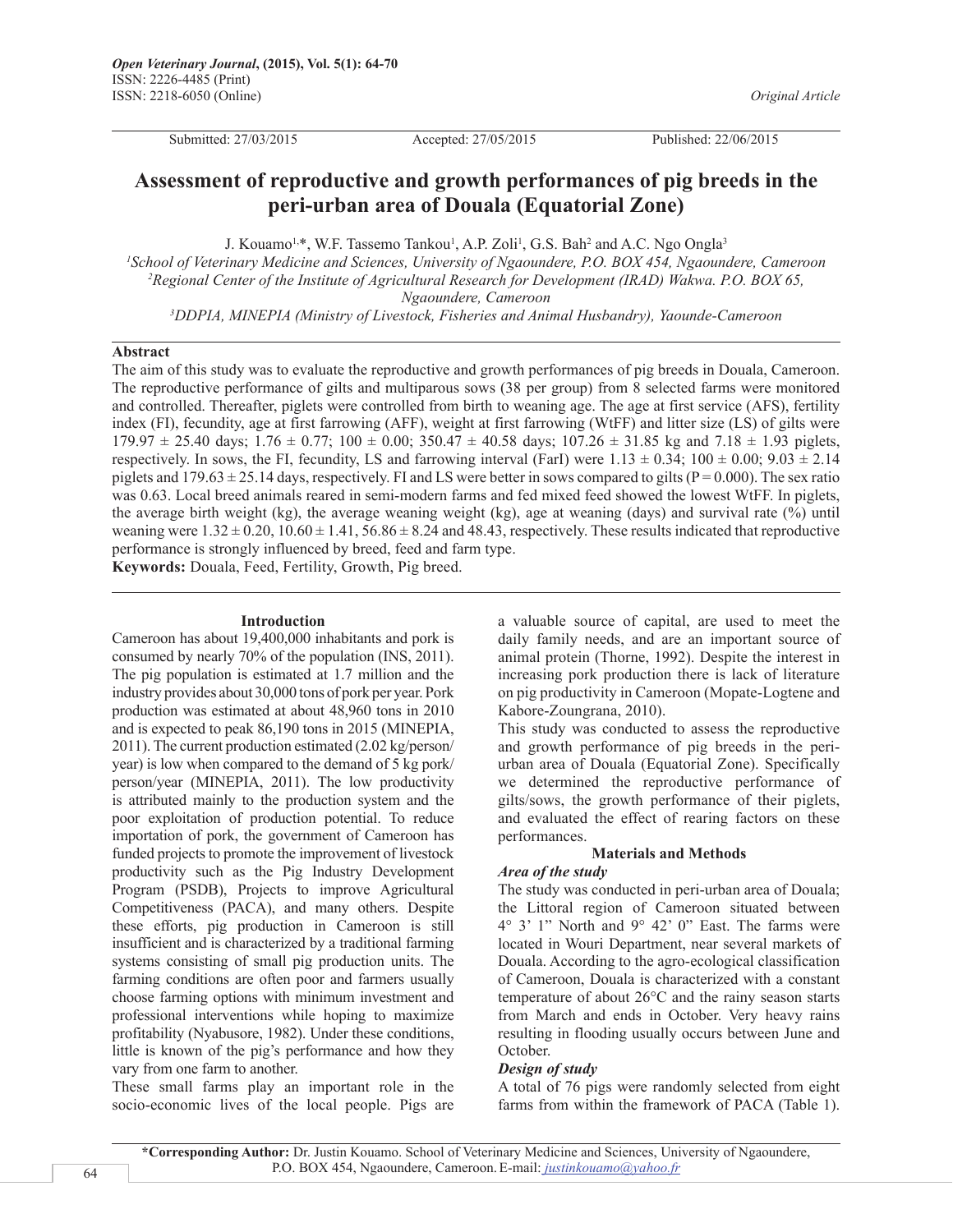|  |  |  |  | Table 1. Structure of the research population. |
|--|--|--|--|------------------------------------------------|
|--|--|--|--|------------------------------------------------|

| <b>Breed</b> | Gilts | Sows                          | Total |
|--------------|-------|-------------------------------|-------|
| Large-white  | 19    | 20                            | 39    |
| Duroc        | 4     | 8                             | 12    |
| Landrace     | 13    | 8                             | 21    |
| Local        | 2     | $\mathfrak{D}_{\mathfrak{p}}$ | 4     |
| Total        | 38    | 38                            | 76    |

All of these farms were sponsored by the World Bank in partnership with the Ministries of Agriculture and Rural Development (MINADER) and Livestock, Fisheries and Animal Husbandry (MINEPIA). PACA projects were funded by the World Bank and launched in the North West Region of Cameroon in 2010. These projects had the main objective to "increase the competitiveness of beneficiary producer organizations that are working in the maize, rice, plantains, pigs and poultry sectors". These projects were given a budget of 62 million Euros to spend over a period of five years, with aims to increase livestock production by 20% (MINEPIA, 2011).

### *Data collection on farm characteristics*

Questionnaires were used to collect information on farm structure and management, as well as socioeconomic characteristics of breeders. Three farming systems were identified: traditional (n=1; 12.5%), semi-modern (n=5; 62.5%) and modern (n=2; 25%). The traditional pig's farm (type 1) was located at about 300 m from homes and in most cases the walls and floors were constructed with planks. The farm was not protected from visitors and the hygiene practices were not standard. The farming conditions were often poor. Most of the work was performed by family members using inappropriate equipment as there were minimal investments and professional interventions. The semimodern farms (type 2) were based on solid concrete floors but the walls (1.2 m high) were made up of temporary materials (bricks or wood) and located about 500 m from homes with limited access to visitors. The semi-modern pig sties were used for raising sows, lactating dams, the fatteners and boars. The heath care provided to the pigs was both prophylactic (vaccination against swine erysipelas) and curative. Labourers may be recruited but their labor time was not factored in, though wearing boots was a common practice on most farms. The modern farms (type 3) in the context of this study were well constructed buildings located more than 500 m from homes for biosecurity reasons. The floors were concreted and sloped gently to facilitate cleaning by washing with water. The buildings were partitioned to enable grouping of pigs per age whenever necessary. There were footbaths at each entrance and exit of the main

building. Health care consisted of prophylactic and curative therapies against common pathologies such as swine erysipelas, salmonellosis, African swine fever, transmissible gastro-enteritis, vesicular stomatitis, and metabolic diseases associated with calcium, iron and vitamin deficiencies. Veterinarians were contracted to provide health services. Staffs were dressed with blue blouse and wore boots, gloves and masks.

## *Feeding*

The animals were fed twice a day according to a predetermined schedule or standardized farming code provided by the supervisory ministry, MINEPIA (2011) and water was available *ad libitum*. Some of the farmer composed their own feed while others bought feed supplied by the Feed Mills Corporation of Cameroon (SPC). The nutritive value of the farmer composed feed was: 45 to 60% energy, 25 to 35% protein, 2 to 4% Calcium/Phosphorus and 1.5 to 2% mineral and vitamins complex (MVC). The feed of SPC consisted of 65 to 75% energy, 12 to 25% protein, 2-3% Calcium/ Phosphorus and 1.5 to 2% MVC. The pigs received the same amount of feed and feed content depending of their age and weight. The raw materials were composed of maize, maize bran, waste from grinding mills, soya bean cake, cotton seed cake and groundnut cake, fish meal and bone meal.

## *Evaluation of the reproductive performance of gilts and sows*

The pigs were bred by natural mating and the heats were detected with using breeding boars. The fertility index (FI: total number of mating for a conception), fecundity (% live piglets born per bred gilt or sow within 6 hours), age at first service (AFS), farrowing interval (FarI), litter size (LS), weight at first farrowing (WtFF), age at first farrowing (AFF) and the sex ratio (male/ live piglets) were determined. Weight of adult pigs was estimated using a barometric tape (Zoometer) on the thoracic circumference while piglets were weighed on a weighing balance typeTTZ-200.

## *Piglet growth performance assessment*

The piglets were weighed at birth (BWt) and at weaning (WWt). The age at weaning (AW) was recorded and the survival rate determined. Clinical signs of some diseases were recorded until weaning.

## *Statistical analysis*

Data were analyzed using the Statistical Package for the Social Sciences software (SPSS-20). Analysis of Variance and Turkey HSD tests were used to compare different groups. Differences were significant at *P* < 0.05.

### **Results**

# *Reproductive performance*

Of the 76 gilts and sows monitored, a total of 607 live piglets were farrowed with a sex ratio of 0.63. Table 2 shows the overall of reproductive performance in gilts and sows. The FI and LS in sows were better than those of gilts ( $P = 0.000$ ).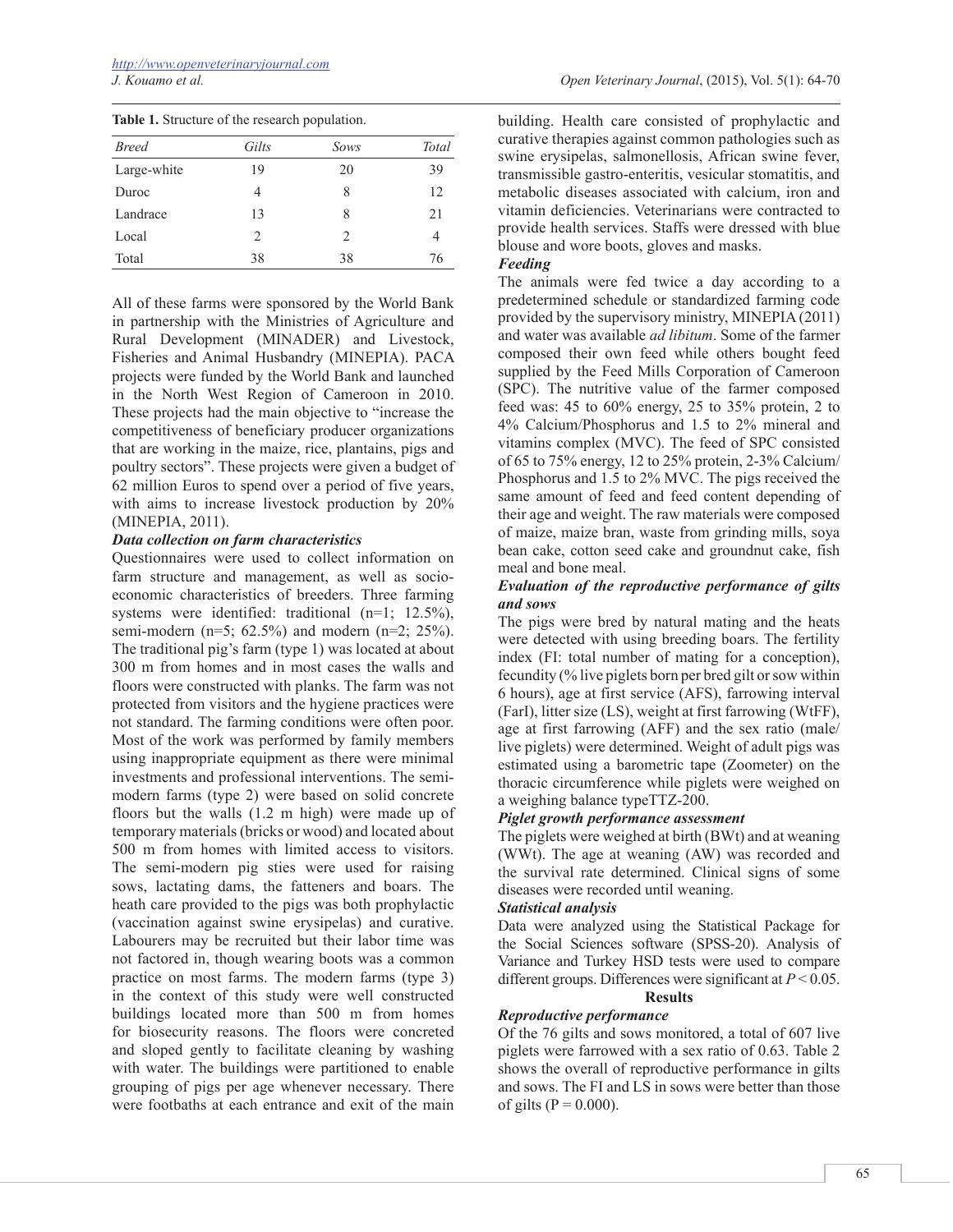## *Effects of breed, the type of farm and feed on reproductive performance in gilts and sows*

Since the number of farms involved in the project was low; in particular the fact that the "traditional system" was represented by a single farm (with only 3 sows/gilts), results and discussion have been limited the comparison to two types of farms (modern vs. semi-modern)

Tables 3 and 4 show the respective effects of some husbandry factors on reproductive performance of gilts and sows. The WtFF was heavily influenced by breed, farm type and the feeding. Local pig breeds reared in semi-modern farms and fed mixed feed had the lowest weight at WtFF. Gilts in modern or type 3 farms and fed on complete diet exhibited better LS while the Landrace sows have the best LS.

*Growth performance and health profile of the piglets* Of all farrowed piglets, the average BWt (kg), the average WWt (kg), AW (days) and survival rate until

**Table 2.** Overall reproductive performance of gilts and sows (means±SEM).

| Parameters        | Gilts                        | Sows                         | $P-value$ |
|-------------------|------------------------------|------------------------------|-----------|
| AFS (days)        | $179.97\pm 25.40$            |                              |           |
| FI                | $1.76 \pm 0.77$ <sup>a</sup> | $1.13 \pm 0.34$ <sup>b</sup> | 0.000     |
| Fecundity $(\% )$ | $100.00 \pm 0.00$            | $100.00\pm0.00$              |           |
| $AFF$ (days)      | $350.47\pm40.58$             |                              |           |
| $WtFF$ (kg)       | $107.26 \pm 31.85$           |                              |           |
| LS (piglets)      | $7.18 \pm 1.93$ <sup>a</sup> | $9.03 \pm 2.14^b$            | 0.000     |
| FarI (days)       |                              | $179.63 \pm 25.14$           |           |

a,bMeans within the same row with different indices are significantly different at *P*<0.05.

weaning were  $1.32 \pm 0.20$ ,  $10.60 \pm 1.41$ ,  $56.86 \pm 8.24$ and 48.43, respectively. These performances were influenced by breed, farm type and source of feed (Table 5). Of the 51.57% of piglets that died, 11.14% were from sudden death, and 88.86% were suffering from various diseases including: neonatal diarrhea (95%), Salmonella (15%), constipation (57%), infections respiratory (5%), gastrointestinal parasites (100%), sarcoptic mange (20.56%) and abscesses  $(12.12\%)$ .

## **Discussion**

The AFS was in the range (137 to 281 days) described by Rozeboom *et al*. (1996), but less than that reported by Ayssiwede (2005) in Benin and Mopate-Logtene *et al*. (2009) in Central African Republic and the CDDR/SAILD (1996). This variation may be due to the heterogeneous type of farm and feeding systems considered in this study. The AFS of animals raised in modern farms was younger compared to those raised on semi-modern farms. Since animals raised on type 3 farms were fed on complete diet, it is most probably that complete and well balanced diets were responsible for gilts reaching puberty earlier than those fed the mixed feed and raised on type 2 farms (Ayssiwede, 2005). However, other environmental factors of semi-modern farms such as inadequate ventilation and facilities to control high ambient temperatures could result in drop in reproductive and growth performances (Quiniou *et al*., 2000). Precocity could also be due to the grouping effects from the random combination with fattening animals as was observed more in the modern than semi-modern farms (Dovonou, 2002).

**Table 3.** Effect of breed, type of farm and feed on reproductive performance in gilts.

| Parameters           | $AFS$ (days)                   | FI                           | Fecundity $(\%)$  | $AFF$ (days)                   | WtFF(Kg)                      | LS (piglets)                 |
|----------------------|--------------------------------|------------------------------|-------------------|--------------------------------|-------------------------------|------------------------------|
| <b>Breed</b>         |                                |                              |                   |                                |                               |                              |
| Large-white $(n=19)$ | $183.68 \pm 5.13$ <sup>a</sup> | $1.67 \pm 0.29$ <sup>a</sup> | $100.00 \pm 0.00$ | $342.05 \pm 8.94$ <sup>a</sup> | $96.47\pm6.23$ <sup>a</sup>   | $7.28 \pm 0.41$ <sup>a</sup> |
| Duroc $(n=4)$        | $184.50 \pm 13.13^a$           | $3.00 \pm 0.00$ <sup>a</sup> | $100.00 \pm 0.00$ | $365.75 \pm 7.75$ <sup>a</sup> | $108.25 \pm 7.56^a$           | $6.50 \pm 1.26$ <sup>a</sup> |
| Landrace $(n=13)$    | $177.75 \pm 8.54$ <sup>a</sup> | $1.70 \pm 0.17$ <sup>a</sup> | $100.00 \pm 0.00$ | $354.54 \pm 13.60^a$           | $128.46\pm8.75^{\circ}$       | $7.46\pm0.58$ <sup>a</sup>   |
| Local $(n=2)$        | $149.00 \pm 10.00^{\circ}$     | $2.00 \pm 0.00^a$            | $100.00 \pm 0.00$ | $373.50 \pm 15.50^{\circ}$     | $70.00 \pm 20.00^a$           | $6.00 \pm 1.00^a$            |
| $P$ - value          | 0.32                           | 0.43                         |                   | 0.56                           | 0.01                          | 0.69                         |
| Type of farms        |                                |                              |                   |                                |                               |                              |
| Semi-modern $(n=18)$ | $189.76 \pm 6.24$ <sup>a</sup> | $1.44 \pm 0.24$ <sup>a</sup> | $100.00\pm0.00$   | $342.83 \pm 8.73$ <sup>a</sup> | $91.33 \pm 3.42^a$            | $6.33 \pm 0.36^a$            |
| Modern $(n=19)$      | $169.16\pm4.61b$               | $1.91 \pm 0.21$ <sup>a</sup> | $100.00 \pm 0.00$ | $355.68 \pm 10.05^{\text{a}}$  | $121.16\pm8.58^{\circ}$       | $7.89 \pm 0.46$ <sup>b</sup> |
| $P$ - value          | 0.01                           | 0.10                         |                   | 0.41                           | 0.01                          | 0.03                         |
| Feed                 |                                |                              |                   |                                |                               |                              |
| Mixed $(n=19)$       | $191.39 \pm 6.10^a$            | $1.60 \pm 0.27$ <sup>a</sup> | $100.00 \pm 0.00$ | $345.26 \pm 8.61$ <sup>a</sup> | $93.37 \pm 3.82$ <sup>a</sup> | $6.47 \pm 0.37$ <sup>a</sup> |
| Complete $(n=19)$    | $169.16\pm4.61b$               | $1.91 \pm 0.21$ <sup>a</sup> | $100.00 \pm 0.00$ | $355.68 \pm 10.05^a$           | $121.16\pm8.58^{\circ}$       | $7.89 \pm 0.46$ <sup>b</sup> |
| $P$ - value          | 0.01                           | 0.37                         |                   | 0.44                           | 0.00                          | 0.02                         |

a,bMeans within the same column with different indices are significantly different at *P*<0.05. n=number.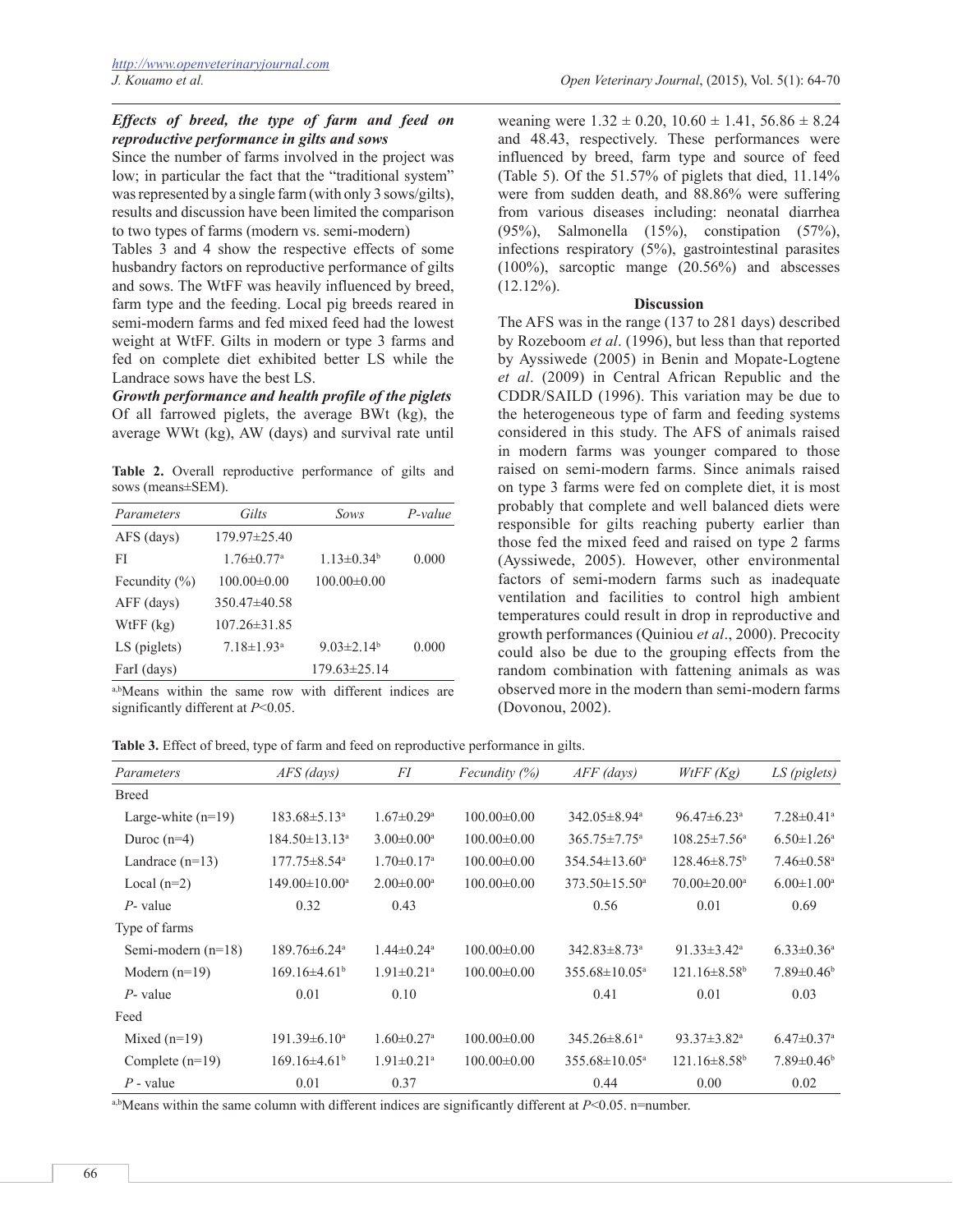| Parameters           | FI                           | Fecundity $(\%)$  | LS                            | FarI (days)                     |
|----------------------|------------------------------|-------------------|-------------------------------|---------------------------------|
| <b>Breed</b>         |                              |                   |                               |                                 |
| Large-white $(n=20)$ | $1.15 \pm 0.08$ <sup>a</sup> | $100.00\pm0.00$   | $9.55 \pm 0.31$ <sup>a</sup>  | $184.63 \pm 4.85$ <sup>a</sup>  |
| Duroc $(n=8)$        | $1.12 \pm 0.12^a$            | $100.00\pm0.00$   | $6.86 \pm 0.96$               | $166.37\pm8.81^{\circ}$         |
| Landrace $(n=8)$     | $1.12 \pm 0.12$ <sup>a</sup> | $100.00 \pm 0.00$ | $10.13 \pm 0.67$ <sup>a</sup> | $172.37 \pm 10.23$ <sup>a</sup> |
| Local $(n=2)$        | $1.00 \pm 0.00$ <sup>a</sup> | $100.00\pm0.00$   | $7.00 \pm 2.00$ <sup>c</sup>  | $202.67 \pm 14.38$ <sup>a</sup> |
| $P$ -value           | 0.95                         |                   | 0.00                          | 0.10                            |
| Type of farms        |                              |                   |                               |                                 |
| Semi-modern $(n=21)$ | $1.14 \pm 0.08$ <sup>a</sup> | $100.00\pm0.00$   | $9.00 \pm 0.53$ <sup>a</sup>  | $171.75 \pm 4.11$ <sup>a</sup>  |
| Modern $(n=15)$      | $1.13 \pm 0.09$ <sup>a</sup> | $100.00 \pm 0.00$ | $8.93 \pm 0.51$ <sup>a</sup>  | $186.47 \pm 7.80$ <sup>a</sup>  |
| $P$ -value           | 0.86                         |                   | 0.81                          | 0.19                            |
| Feed                 |                              |                   |                               |                                 |
| Mixed $(n=23)$       | $1.13 \pm 0.07$ <sup>a</sup> | $100.00 \pm 0.00$ | $9.09 \pm 0.49$ <sup>a</sup>  | $173.18\pm4.01^a$               |
| Complete $(n=15)$    | $1.13 \pm 0.09^{\text{a}}$   | $100.00 \pm 0.00$ | $8.93 \pm 0.51$ <sup>a</sup>  | $186.47 \pm 7.80$ <sup>a</sup>  |
| $P$ -value           | 0.98                         |                   | 0.83                          | 0.11                            |

**Table 4.** Effect of breed, type of farm and feed on reproductive performance in sows.

a,b,e.Means within the same column with different indices are significantly different at *P*<0.05. n=number.

**Table 5.** Effect of breed, type of farm and feed on growth performance in piglets.

| Parameters            | $BWt$ (kg)                   | $WWt$ (kg)                    | $AW$ (days)                     | Mortality rate $(\%)$ |
|-----------------------|------------------------------|-------------------------------|---------------------------------|-----------------------|
| <b>Breed</b>          |                              |                               |                                 |                       |
| Large-white $(n=145)$ | $1.35 \pm 0.02^a$            | $10.76 \pm 0.92$ <sup>a</sup> | $57.34 \pm 0.69$ <sup>a</sup>   | 46.96 <sup>a</sup>    |
| Duroc $(n=46)$        | $1.37 \pm 0.03$ <sup>a</sup> | $11.01 \pm 0.21^b$            | $58.30 \pm 0.97$ <sup>a</sup>   | $18.53^{b}$           |
| Landrace $(n=91)$     | $1.26 \pm 0.01^b$            | $10.43 \pm 0.17$ <sup>a</sup> | $56.12 \pm 0.91$ <sup>a,b</sup> | 30.03 <sup>c</sup>    |
| Local $(n=12)$        | $1.18 \pm 0.03^b$            | $8.52 \pm 0.18$ <sup>c</sup>  | $51.25 \pm 2.23$ <sup>b</sup>   | 4.47 <sup>d</sup>     |
| $P$ -value            | 0.000                        | 0.000                         | 0.041                           | 0.000                 |
| Type of farms         |                              |                               |                                 |                       |
| Semi-modern $(n=162)$ | $1.27 \pm 0.01$ <sup>a</sup> | $10.22 \pm 0.10^a$            | $55.47 \pm 0.77$ <sup>a</sup>   | 51.76 <sup>a</sup>    |
| Modern $(n=118)$      | $1.38 \pm 0.02^b$            | $11.15 \pm 0.14^b$            | $60.07 \pm 0.21$ <sup>b</sup>   | 37.70 <sup>b</sup>    |
| $P$ -value            | 0.000                        | 0.000                         | 0.000                           | 0.000                 |
| Feed                  |                              |                               |                                 |                       |
| Mixed $(n=175)$       | $1.27 \pm 0.01$ <sup>a</sup> | $10.24 \pm 0.09$ <sup>a</sup> | $54.80 \pm 0.75$ <sup>a</sup>   | $60.70$ <sup>a</sup>  |
| Complete $(n=119)$    | $1.38 \pm 0.02^b$            | $11.15 \pm 0.14^b$            | $60.07 \pm 0.21$ <sup>b</sup>   | 39.30 <sup>b</sup>    |
| $P$ -value            | 0.000                        | 0.000                         | 0.000                           | 0.000                 |

a,b,c,dMeans within the same column with different indices are significantly different at *P*<0.05. n=number.

Of the 38 gilts in this study, only 42.9% were successfully bred during their first heats. FI was better in sows compared to gilts. Multi-parity being an important fertility factor, FI tended to 1 with older sows (Labroue *et al*., 2000). It is recommended that gilts should be serviced during their  $2<sup>nd</sup>$  and  $3<sup>rd</sup>$  heat to avoid the risk of dystocia and increase birth weight of piglets and hence their viability (FAO, 2009).

The average AFF of gilts was within the range (348 to 487 days) reported by Aloeyi (1997) and Missohou *et al*. (2001) in Togo and Senegal, respectively; was slightly less

than that described by Aumaitre *et al*. (1966) and Legault *et al*. (1996) in France but higher than that of local pigs in Benin (Ayssiwede, 2005) and in Central African Republic (Mopate-Logtene *et al*., 2009). This variation might have been due to breed and breeding environment. Reproductive performance is influenced by weight gain regardless of the farming system in place. The performance of the local pigs in Cameroon was low compared to some hybrids and exotic breeds (Keambou *et al*., 2010).

The average WtFF is comparable to that reported by Rozeboom *et al*. (1996), but much higher than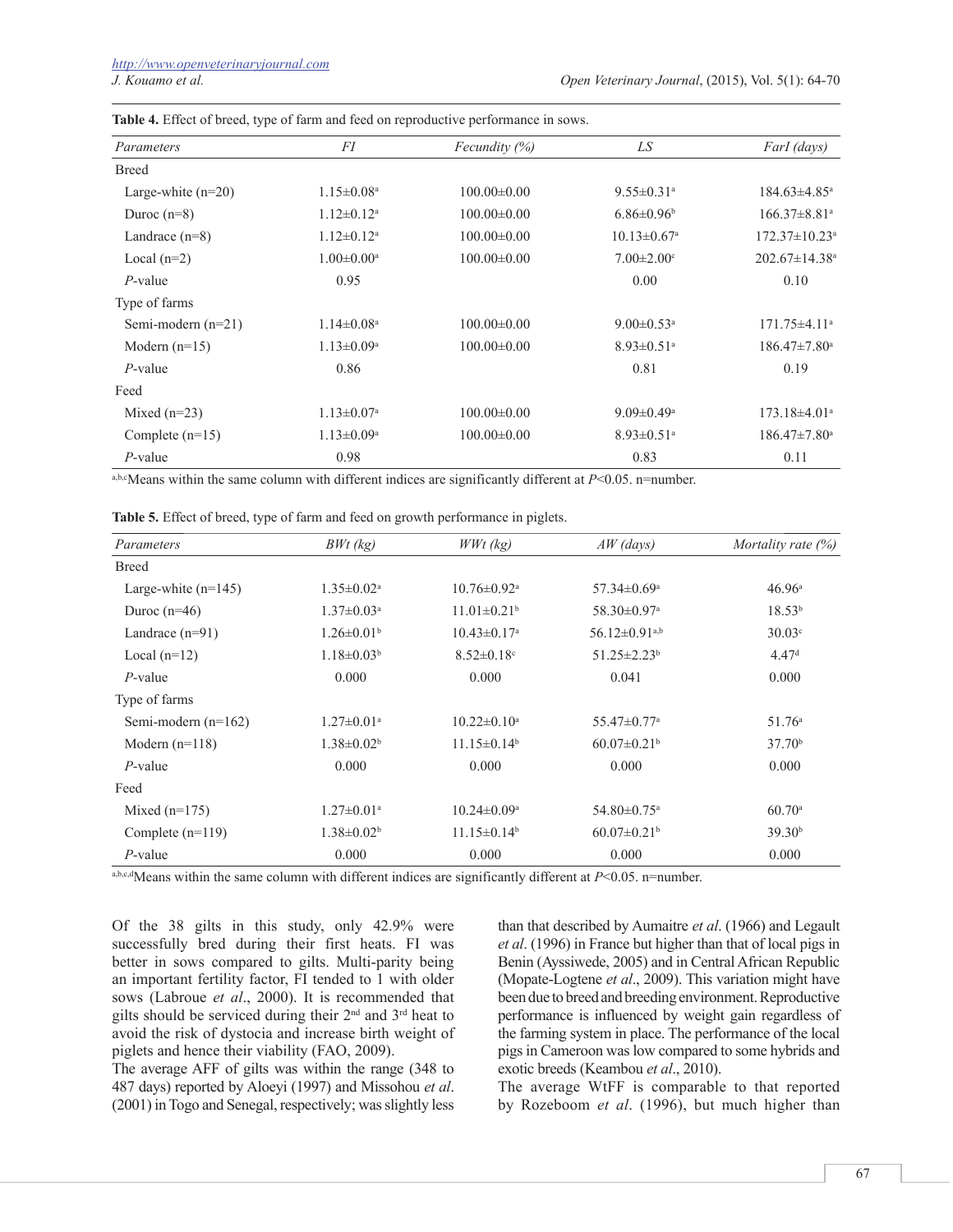the 62.3 kg and well below 158.1 kg obtained from local and improved breeds respectively (CDDR/ SAILD, 1996). In this study, the Local breeds have the lowest WtFF. This corroborates with the results of Rozeboom *et al*. (1996) who reported higher WtFF in exotic breeds than local breeds. Animals raised on modern farms and fed complete feed had the best WtFF due to the positive effect of feeding on the breeding conditions of animals. Messi (1982) stated that though the final weight of the animal depends on several factors such as breed, birth weight, management system and fattening period. Diet therefore plays an important role in the reproductive performance and growth of animals irrespective of breed, and thus the profitability of farm operations (Ayssiwede, 2005).

The LS of gilts is similar to that reported in Benin (Ayssiwede, 2005) and in Pala, Garoua and Bangui (Mopate-Logtene *et al*., 2009), but lower than the values found in Nigeria (Smith, 1982), Senegal (Lokossou, 1982; Missohou *et al*., 2001) and Europe (Eastwood *et al*., 2011). LS increased with age and parity as average LS was significantly higher in sows than gilts. The development of the female reproductive organs usually attains full potential after several parities. Landrace pigs were very prolific (CDDR/ SAILD, 1996) in Cameroon. According to Labroue *et al*. (2000), LS initially increases with parity and then decreases until 7thand 8th farrowing (Youssao *et al*., 2009). The age factor is followed by breed and farm type. Exotic breeds and hybrids are more prolific than local breeds (Keambou *et al*., 2010). Similarly, poor breeding conditions cause a decrease in the numerical and weight productivity in pigs (Youssao *et al*., 2008). However, other authors suggest that body conditions of gilt did not influence the LS during the first three parities (Rozeboom *et al*., 1996).

The FarI observed in this study is comparable to the 176 days reported in Togo (Aloeyi, 1997); higher than the 160 days in Franfce (Eastwood *et al*., 2011) but lower than the 188 and 246 days reported in Benin (Ayssiwede, 2005) and Madagascar (Razafimanantsoa, 1988), respectively. That the Cameroonian pigs were farrowing twice a year is a good indicator of the breeding potential that can be exploited in planning improvement program to increase pig population in Cameroon.

There were more male than female piglets per litter as has been previously reported (Solignac *et al*., 1989). However, Lougnon and Picard (1982) were of the opinion that this sex ratio is influenced by LS. In this study LS greater than 7 were dominated by males. Local breeds littered more male piglets, but whatever the breed, the number of male piglets littered was above 50% of the new born (Solignac *et al*., 1989). Though breeding system and livestock production

techniques may influence the proportion of male births (Ayssiwede, 2005).

The average BWt of the pigs were similar to those reported by Canope and Raynaud (1980) in Guadeloupe; lower than those of several authors (Razafimanantsoa, 1988; Missohou *et al*., 2001; Ayssiwede, 2005) but greater than the weight reported by Smith (1982) and Abdallah (1997) in Nigeria and the Central African Republic, respectively. These variations may be due to several factors including breed and the management systems of the various farms studied.

In a similar way, the WWt and AW were different from those reported in other studies in tropical countries (Bastianelli, 2002; Ayssiwede, 2005). The exotic breeds, despite the tropical rearing conditions, had better WWt than Local breeds. This study demonstrated that there is a positive correlation between growth and breeding conditions.

The mortality rate observed was higher than 15.9% reported by Solignac *et al*. (1989) in France but lower than the 67.5% obtained by Ayssiwede (2005) in Benin farms. Higher mortality rates amongst the exotic breeds could be linked to their poor adaptability to tropical conditions and inappropriate handling of dams during farrowing due to inexperience of farmers. In addition, overcrowding in the type 2 and 3 farms might have helped in the spread of certain diseases, resulting in high mortalities and fewer weaned piglets. Also diets that are not tailored to the breed's need may be a source of increase morbidity and mortality (Sambou, 2010).

### **Conclusion**

The reproductive and growth performances of pigs in the peri-urban area of Douala were strongly influenced by breed, type of farm and source of feed. Simple changes in the management and breeding technique could possibly improve on these performances.

## **Reference**

- Abdallah, E. 1997. Elevage porcin en région périurbaine de Bangui (Centrafrique). Thèse: Méd. Vét., Dakar, pp: 32.
- Aloeyi, K. 1997. Performances de reproduction du porc Large-white à la ferme BENA-Développement au Togo. Thèse de Doctorat, pp: 85.
- Aumaitre, A., Legault, C. and Salmon-Legagneur, E. 1966. Aspects biométriques de la croissance pondérale du porcelet: influence du sexe, de l'année de naissance, du numéro et de la taille de la portée. Centre national de Recherches zootechniques, 78 - Jouy-en-Josas, pp: 15.
- Ayssiwede, S. 2005. L'insémination artificielle porcine: une perspective pour l'amélioration de la productivité des porcs au Bénin. Mémoire de fin d'étude en DES-GRAVMT, pp: 85.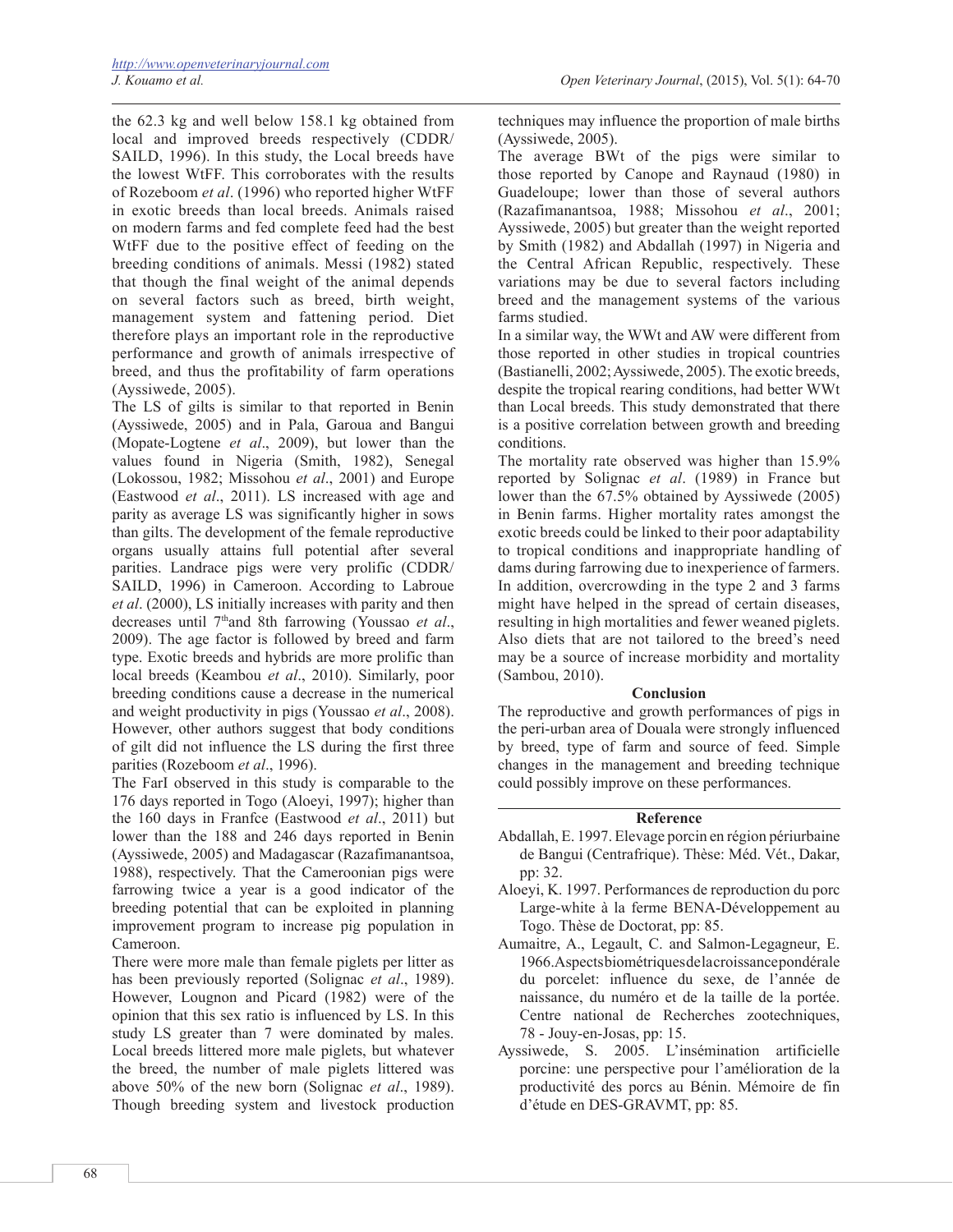- Bastianelli, D. 2002. L'élevage porcin traditionnel. Mémento de l'agronome, ministère des Affaires étrangères (MAE), Centre international en recherche agronomique pour le développement (CIRAD) et le groupe de recherche et d'échanges technologiques (GRET), pp: 1521-1527.
- Canope, L. and Raynaud, Y. 1980. Etude comparative des performances de reproduction des truies des races créole et Large-White en Guadeloupe. Ann. Géné. Sel. Anim. 12, 267-280.
- CDDR/SAILD. 1996. Elevage de porcs. Synthèse technique, pp: 14.
- Dovonou, M.N. 2002. Performances zootechniques des races porcines au Sud Bénin et perspectives d'amélioration par croisement avec le Piétrain stress négatif. Mémoire de fin d'études, DES interuniversitaire. ULg: FMV/FUSAGx.
- Eastwood, L., Beaulieu, D. and Leterme, P. 2011. Les performances des truies sont influencées par le rapport Oméga-3/Oméga-6 des acides gras de l'aliment. Journées Rech. Porcine, pp: 43.
- FAO. 2009. Farmer's hand book on pig production (for small holders at village level), pp: 86 (33-43).
- INS. 2011. Annuaire statistique du Cameroun. Recueil des séries d'informations statistiques sur les activités économiques, sociales, politiques et culturelles du pays jusqu'en 2010-2012, pp: 456.
- Keambou, T.C., Manjeli, Y., Hako, B.A., Meutchieye, F. and Awono, J.C. 2010. Compared effects of a concentrate and a traditional diet on growth and economic performances of young localbreed pigs in North Cameroon. Rev. Elev. Méd. Vét. Pays Trop. 63(3-4), 77-82.
- Labroue, F., Guillou, P., Marsac, H., Boisseau, C., Luquet, M., Arrayet, J., Martinat-Botte, F. and Terqui, M. 2000. Etude des performances de reproduction de 5 races locales porcines françaises. Journ. Rech. Porcine en France 32, 413-418.
- Legault, C., Gauthier, M.C., Caritez, J.C. and Lagant, H. 1996. Analyse expérimentale de l'influence de l'âge à la première mise-bas et du type génétique sur la productivité de la truie. Ann. Zootech. 45, 63-73.
- Lokossou, M.R. 1982. L'industrialisation de l'élevage, base de la production porcine en République Populaire du Bénin: étude du modèle AGROCAP au Sénégal. Thèse: Méd. Vét., Dakar.
- Lougnon, J. and Picard, M. 1982. A propos du sex-ratio chez le porc. Journ. Rech. Porcine en France 14, 65-74.
- Messi, J.M. 1982. Evaluation des performances de reproduction des types génétiques de porc à la station d'élevage de Kounden. Mémoire de fin d'étude. Faculté d'Agronomie et des Sciences agricoles, Université de Dschang, Cameroun, pp: 50.
- MINEPIA, 2011. Amélioration quantitative et qualitative des animaux de commerce et de leurs produits, par la réduction des pertes dues aux maladies transfrontalières, pp: 46.
- Missohou, A., Niang, M., Forcher, H. and Dieye, P.N. 2001. Les systèmes d'élevage porcin en Basse Casamance (Sénégal): note de recherche. Cahiers d'Agricultures 10, 405-408.
- Mopate-Logtene, L., Koussou, M., Nguertoum, E., Ngo, T.A., Lakouetene, T., Awa, D. and MalMal, H.E. 2009. Caractéristiques et performances des élevages porcins urbains et périurbains des savanes d'Afrique Centrale: cas des villes de Garoua, Pala et Bangui. Savanes africaines en développement: innover pour durer, Garoua: Cameroun, pp: 9.
- Mopate-Logtene, Y. and Kabore-Zoungrana, C.Y. 2010. Dynamique des élevages et caractéristiques des producteurs de porcs de la ville de N'Djaména, Tchad. In L. Seiny-Boukar, P. Boumard (éditeurs scientifiques), 2010 Actes du colloque «Savanes africaines en développement: innover pour durer», 20-23 avril 2009, Garoua, Cameroun. Prasac, N'Djamena, Tchad; Cirad, Montpellier, France, cédérom.
- Nyabusore, J.B. 1982. Utilisation des drêches artisanales en alimentation porcine. Faculté des sciences agronomiques, Gembloux, Belgique (Mémoire de fin d'études), pp: 106.
- Quiniou, N., Renaudeau, D., Collin, A. and Noblet, J. 2000. Effets de l'exposition au chaud sur les caractéristiques de la prise alimentaire du porc à différents stades physiologiques. Prod. Anim. 13, 233-245.
- Razafimanantsoa, E. 1988. Note sur les performances d'élevage d'un troupeau de truies Large-White élevées dans le Moyen Ouest de Madagascar. Rev. Elev. Méd. Vét. Pays Trop. 41, 459-461.
- Rozeboom, D., Pettidrew, J., Moser, R., Cornelius, S.G. and El Kandelgy, S.M. 1996. Influence of gilt age and body composition at first breeding on sow reproductive performance and longevity. J. Anim. Sci. 74, 138-150.
- Sambou, G. 2010. Les éleveurs de porcs recycleurs des déchets organiques à Mbeubeuss: entre désespoir et quête d une vie meilleure. Cirad pig tropical, pp: 7.
- Smith, O.B. 1982. Observations pendant six ans de la performance des porcs Large-white élevés dans un environnement tropical. Bulletin de la santé et reproduction animales en Afrique 30(5), 15-19.
- Solignac, T., Castaing, J. and Le Foll, P. 1989. Etude de la croissance du porcelet: influence de la pathologie digestive et de quelques paramètres zootechniques et comportementaux. Journ. Rech. Porcine en France 21, 161-166.
- Thorne, P. 1992. Developing the use of local feed